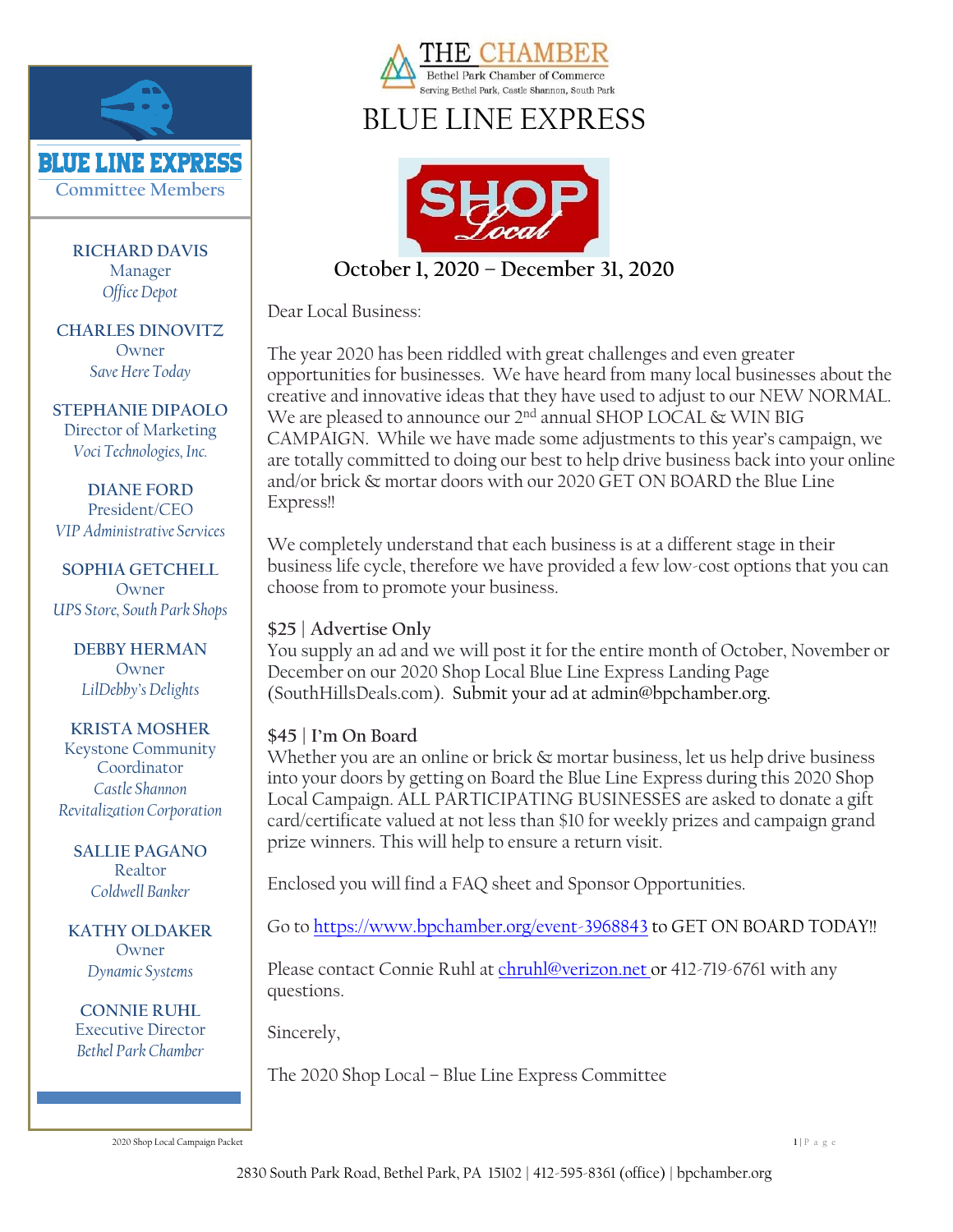

## BLUE LINE EXPRESS



**October 1, 2020 – December 31, 2020**

# **Campaign - Sponsor Opportunities**

### **\$500 Sponsor | CONDUCTOR LEVEL**

- \$100 credit toward your annual membership
- Logo & Listing on all promotional items including BPCC website (bpchamber.org), online Shop Local Directory and southhillsdeals.com
- Coupon on southhillsdeals.com (you provide)
- Sponsorship Level Recognition on bpchamber.org and southhillsdeals.com
- Sponsor Spotlight on BPTV, YouTube and Facebook Live

### **\$325 Sponsor | ROUNDTRIP LEVEL**

- Logo on all promotional items including BPCC website (bpchamber.org), online Shop Local Directory and southhillsdeal.com
- Coupon on southhillsdeals.com (you provide)
- Sponsorship Level Recognition on bpchamber.org and southhillsdeals.com
- Sponsor Spotlight on BPTV, YouTube and Facebook Live

### **\$175 Sponsor | TRANSFER LEVEL**

- Logo and listing in online Shop Local Directory
- Sponsorship Level Recognition on bpchamber.org and southhillsdeals.com